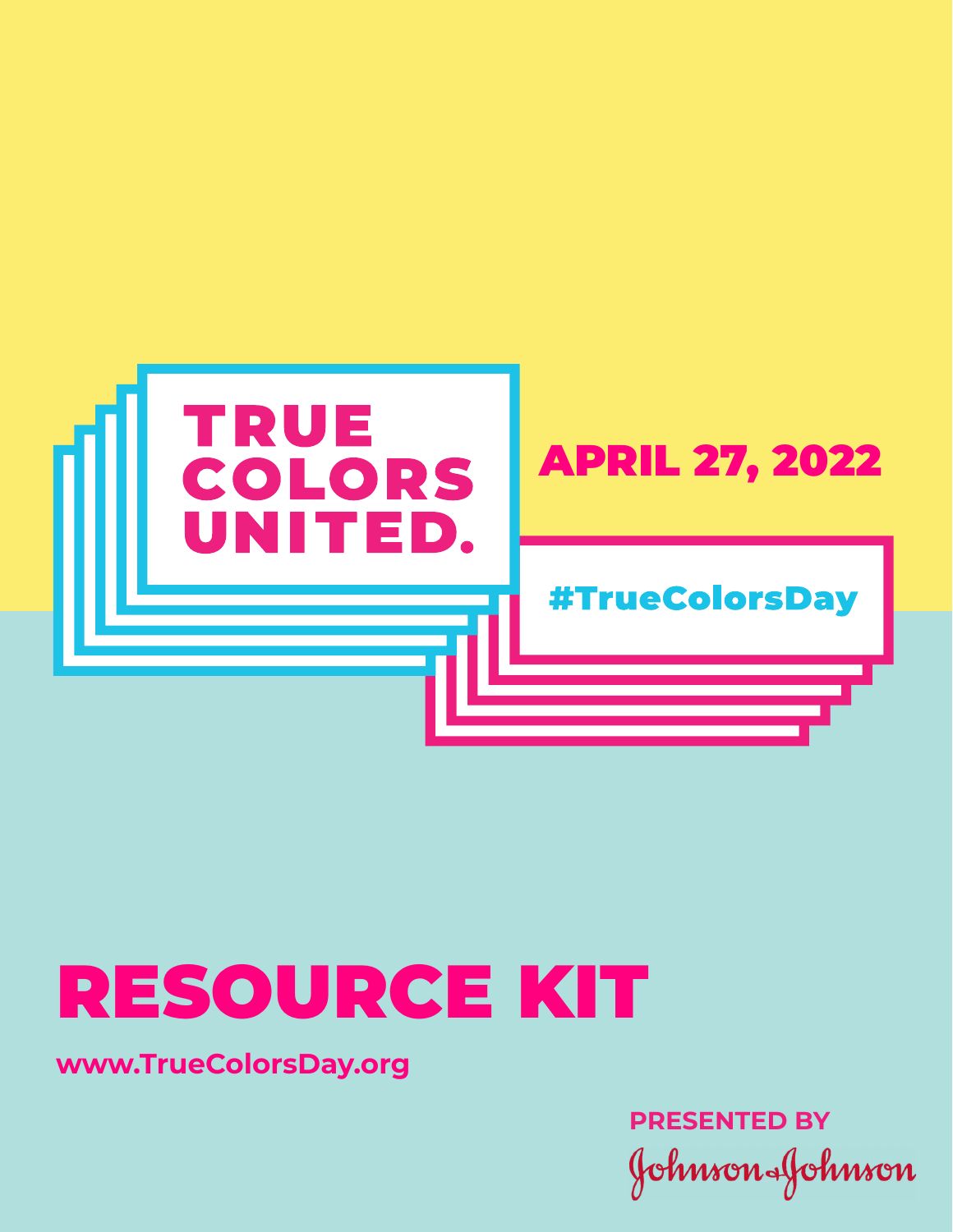

# What is #TrueColorsDay?

**Lesbian, gay, bisexual, transgender, queer, intersex, and questioning (LGBTIQ) young people are 120% more likely to experience homelessness than non-LGBTIQ youth.** We believe that everyone deserves a safe place to call home – regardless of their class, race, ethnicity, gender, or sexual orientation.

**#TrueColorsDay, presented by Johnson & Johnson, is an international day of advocacy around preventing and ending LGBTIQ youth homelessness.** It's also a day to celebrate people who are working to ensure LGBTIQ people have housing no matter the challenge. Across the world, young people and adult partners are making significant progress to end youth homelessness. Communities are mobilizing to create change and youth are leading powerful movements based on LGBTIQ and racial equity. #TrueColorsDay serves as a gateway for people to get involved in new ways.

# **When will #TrueColorsDay take place?**

#TrueColorsDay will take place on Wednesday, April 27, 2022.

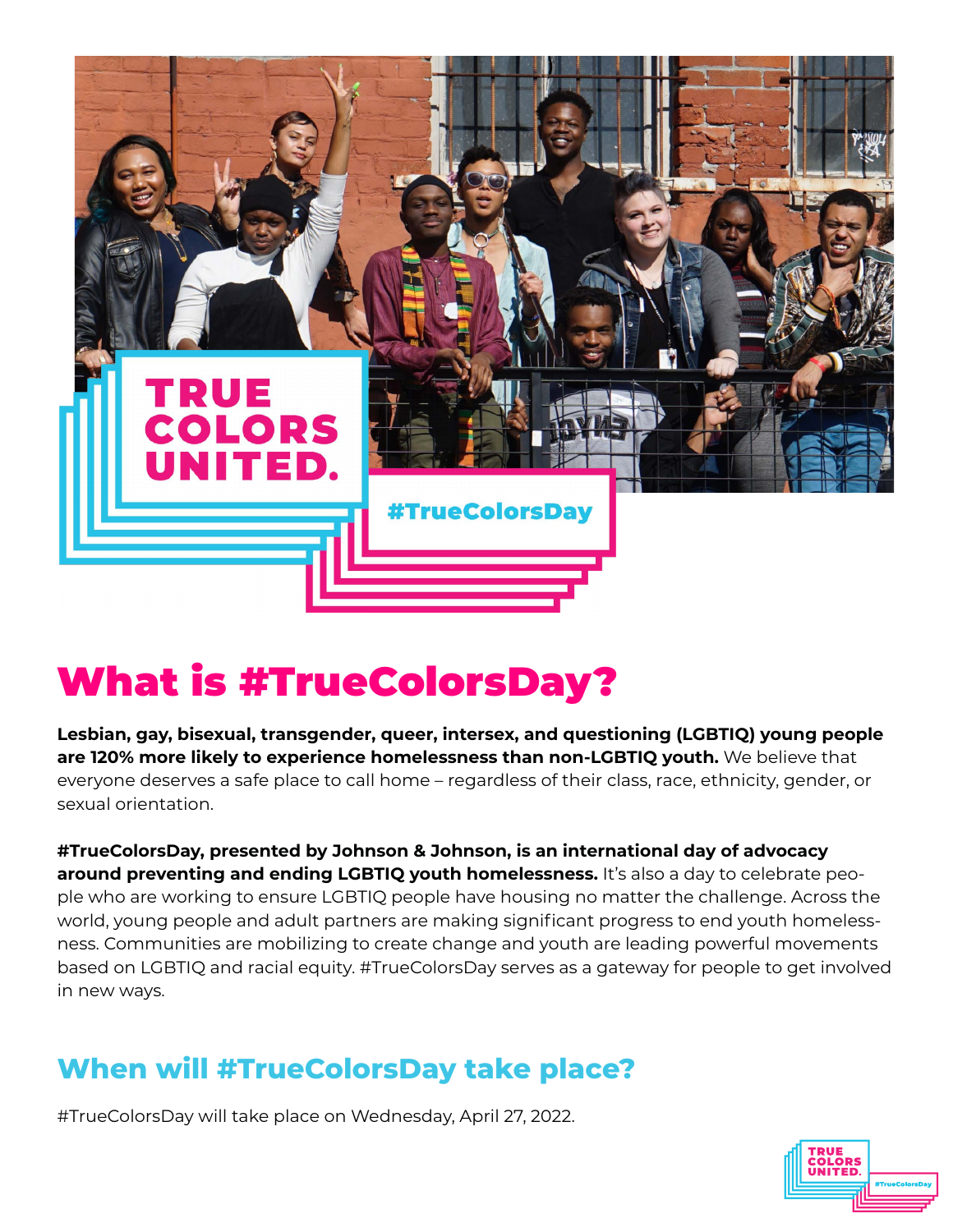# What happens on #TrueColorsDay?

#TrueColorsDay is an opportunity to take united action toward ending LGBTIQ youth homelessness. We're stronger when we work together. Together, with your help, we're able to inspire and empower millions across the globe each year.

#### **Here are two simple ways to get involved:**

# **Post a "Housing is a Human Right" Message.**

When we say everyone deserves a safe place to call home, we mean everyone. Housing is a human right. As COVID-19, poverty, war and climate change continue to disrupt life on our planet, it becomes more and more clear that housing is one of the best types of healthcare.

#TrueColorsDay is our chance to shout it from the rooftops. **Show your support by creating your own "Housing is a Human Right" message and sharing it online on #TrueColorsDay (Wednesday, April 27)**. It's simple:

- **Create your "Housing is a Human Right" message.** This could be a photo, a video, or a simple social media post. Lean into your strengths and don't be afraid to get creative!
- **Post your message on April 27 using the hashtag #TrueColorsDay.** *Be sure to wait until April 27 for maximum impact!*

### **Post a "Thank You" Message.**

Frontline workers, service provider staff, and young leaders are working selflessly to help youth experiencing homelessness get the support they need. **Help show your appreciation by creating your own "Thank You" message and sharing it online on #TrueColorsDay (Wednesday, April 27).** If you're a service provider currently reading this *(surprise, we appreciate you!)* consider thanking members of your team, or other folks who inspire and support you in this work.

- **• Create your "Thank You" message.** This could be a photo, a video, or simple text. Lean into your strengths and don't be afraid to get creative!
- **• Post your message on April 27 using the hashtag #TrueColorsDay.** We want to flood the Internet with these messages to celebrate these amazing people and recognize the selfless work they do. *Be sure to wait until April 27 for maximum impact!*

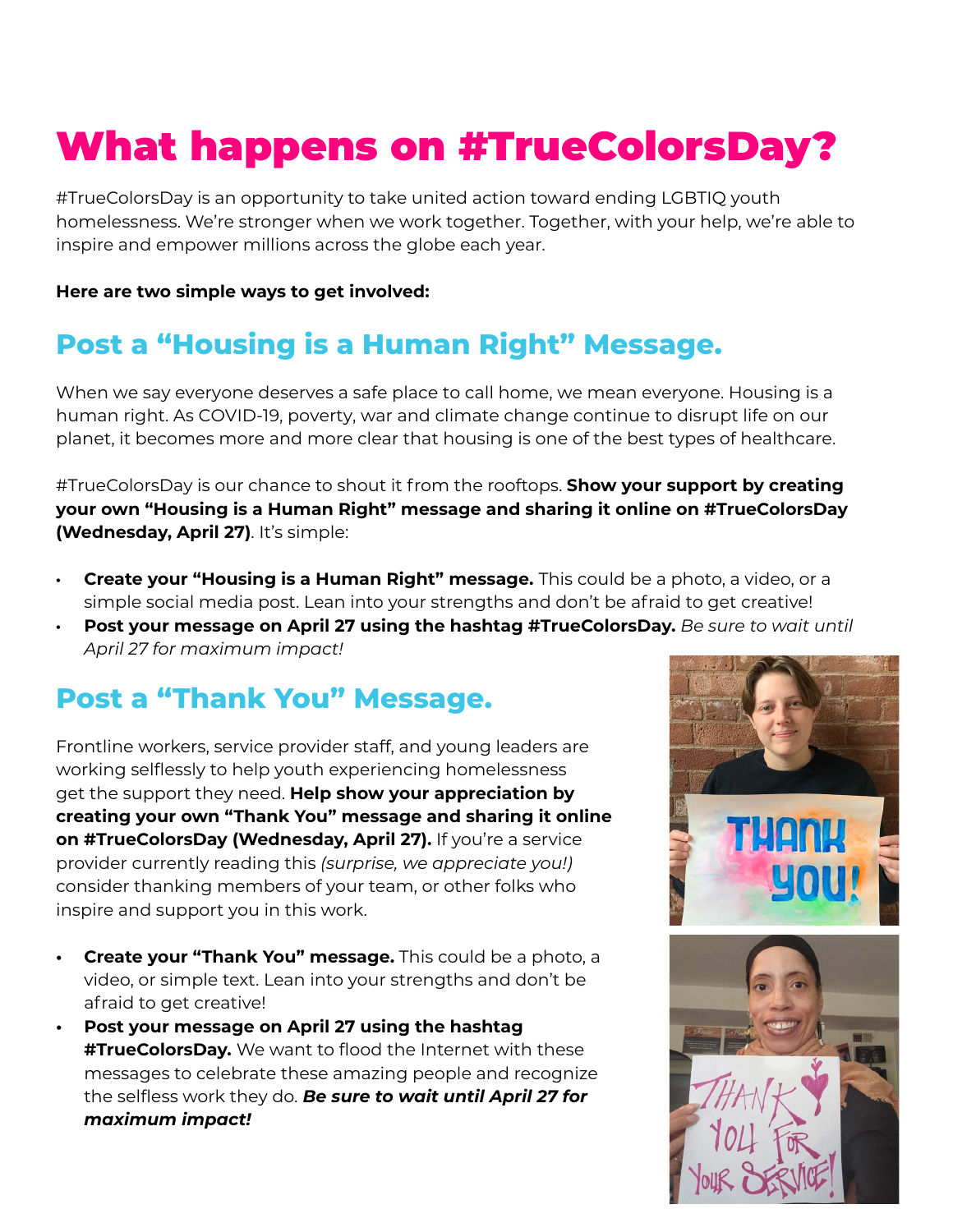# Help spread the word.

Partners and participants are asked to promote #TrueColorsDay in their online communities leading up to and on Wednesday, April 27, 2022.

To make it easier on everyone, we've provided sample social media, email & blog content below:

# **Sample social media posts:**

HOUSING IS A HUMAN RIGHT. Everyone deserves a safe home. No exceptions. Take the #TrueColorsDay pledge to take action on April 27. [truecolorsday.org](http://truecolorsday.org)

Here's what I believe. Are you with me? Take the #TrueColorsDay pledge and let's take action on April 27. [truecolorsday.org](http://truecolorsday.org)

Today is #TrueColorsDay. We're taking action to defend the health and civil rights of LGBTIQ youth experiencing homelessness. Take action now: [truecolorsday.org](http://truecolorsday.org)

#### **Post a "Thank You" message!**

*Here's some sample copy to accompany your photo: Thank you to the service providers and frontline staff working to serve youth experiencing homelessness during this pandemic. #TrueColorsDay*



# **Sample email & blog content:**

On Wednesday, April 27, we will shout from the rooftops that "Housing is a Human Right!"

[You/Your Organization] is proud to join True Colors United and people across the country for #TrueColorsDay – an international day of action and advocacy around LGBTQ youth homelessness. While incredible progress on LGBTIQ rights has been made across the world, LGBTIQ people still face discrimination and violence simply for being who they are. And as COVID-19, poverty, war and climate change continue to disrupt life on our planet, LGBTIQ youth experiencing homelessness are particularly vulnerable. Sometimes, the simple protection of home is all it takes for a young person to be safe.

Do you agree? Visit *truecolorsday.org* to take the #TrueColorsDay Pledge and speak out with us on April 27.

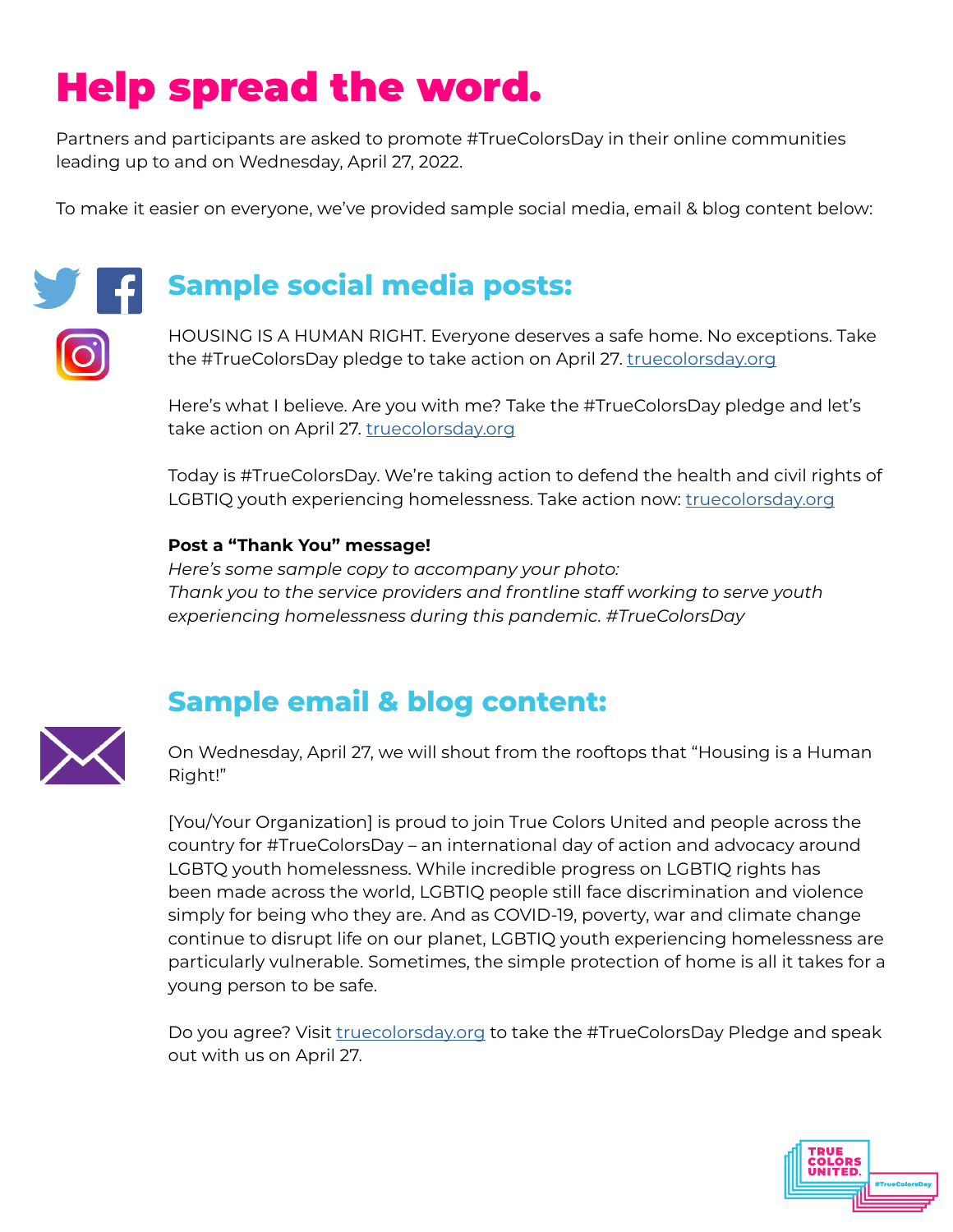

# **Sample talking points:**

### **Housing is a human right.**

Everyone deserves a safe place to call home – regardless of their class, race, ethnicity, gender, or sexual orientation. Young people should never have to fear discrimination or violence in seeking housing or services.

#### **To end homelessness, we must end systemic racism.**

Sytemic racism is rampant in housing, healthcare, and policing – which contribute to higher rates of homelessness for Black, Brown, and Indigenous youth.

#### **Immigrants and asylum-seekers deserve a safe home.**

Immigrants and asylum-seekers – many of whom are LGBTIQ and fleeing persecution – deserve a safe place to call home. As wars, poverty, discrimination, and other forms of violence continue to displace people across the world, we must welcome them with open arms.

#### **LGBTIQ youth have a 120% higher risk of homelessness.**

LGBTIQ young people are 120% more likely to experience homelessness than non-LGBTIQ youth. Right off the bat, these young people are presented with an uneven playing field. True Colors United is working to level that field, so that LGBTIQ youth are no more likely to experience homelessness than anyone else.

#### **LGBTIQ youth experience homelessness for unique reasons.**

Common reason LGBTIQ youth experience homelessness include family rejection due to their sexual orientation or gender identity, aging out of the foster care system, poverty, and abuse in the home.

#### **LGBTIQ youth experiencing homelessness have unique needs.**

LGBTIQ youth experience homelessness at higher rates than non-LGBTIQ youth and are more at-risk of violence and negative health outcomes while experiencing homelessness. LGBTIQ youth also experience homelessness for longer periods of time than non-LGBTIQ youth.

#### **LGBTIQ youth experiencing homelessness often avoid getting help out of fear of discrimination.**

Many service providers want to help LGBTIQ young people, but don't have the knowledge or resources to do so effectively. By helping shelters and service providers become more LGBTIQ-inclusive, we can help more young people get the support they need.